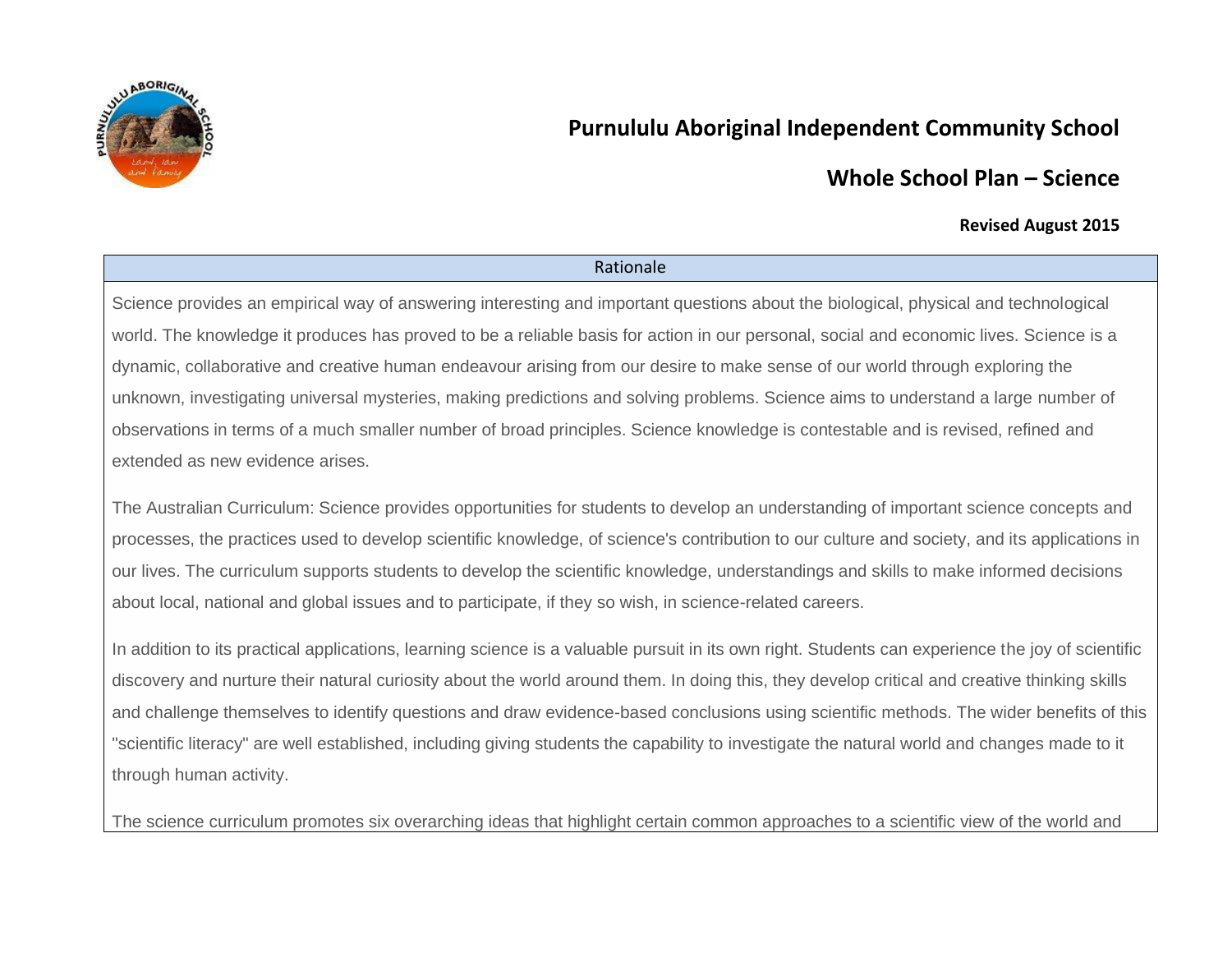which can be applied to many of the areas of science understanding. These overarching ideas are patterns, order and organisation; form and function; stability and change; systems; scale and measurement; and matter and energy.

## Curriculum Outcomes Science aims to ensure that students develop…

- an interest in science as a means of expanding their curiosity and willingness to explore, ask questions about and speculate on the  $\bullet$ changing world in which they live
- an understanding of the vision that science provides of the nature of living things, of the Earth and its place in the cosmos, and of the  $\bullet$ physical and chemical processes that explain the behaviour of all material things
- an understanding of the nature of scientific inquiry and the ability to use a range of scientific inquiry methods, including questioning;  $\bullet$ planning and conducting experiments and investigations based on ethical principles; collecting and analysing data; evaluating results; and drawing critical, evidence-based conclusions
- an ability to communicate scientific understanding and findings to a range of audiences, to justify ideas on the basis of evidence, and to evaluate and debate scientific arguments and claims
- an ability to solve problems and make informed, evidence-based decisions about current and future applications of science while  $\bullet$ taking into account ethical and social implications of decisions
- an understanding of historical and cultural contributions to science as well as contemporary science issues and activities and an understanding of the diversity of careers related to science
- a solid foundation of knowledge of the biological, chemical, physical, Earth and space sciences, including being able to select and  $\bullet$ integrate the scientific knowledge and methods needed to explain and predict phenomena, to apply that understanding to new situations and events, and to appreciate the dynamic nature of science knowledge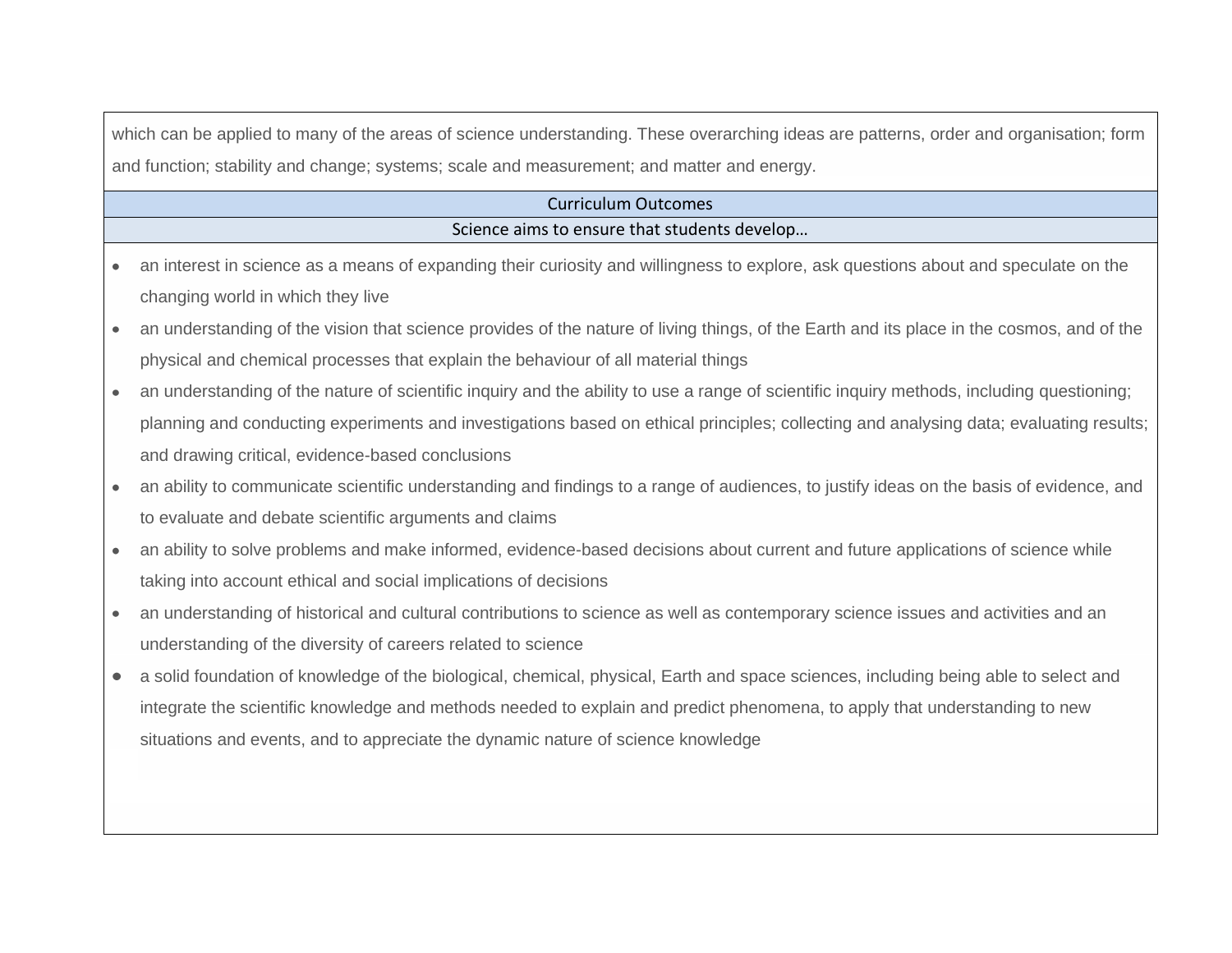## PAICS Science Profile

PAICS predominately provides education to Gija people. PAICS students learn Aboriginal perspectives of science from elders in the community and throughout units at school, delivered by Gija classroom assistants and teachers. PAICS is situated in the East Kimberley, surrounded by bush-land with a plethora of opportunity for students to explore scientifically. PAICS students typically enter school with an already established understanding of their natural surrounding environment, with an inquisitive interest in the way the world works.

Beliefs and Understandings about Science

We believe students learn best when:

- There are high expectations for developing Science understandings
- There is a consistent, whole school approach  $\bullet$
- EAL/D strategies and approaches are recognised as imperative to all teaching and learning
- Science teaching and learning is engaging, purposeful, culturally responsive and contextual  $\bullet$
- Science teaching integrates use of technologies, texts, hands-on experiences, open-ended questioning and interactive activities  $\bullet$
- Integrated units of Science and other Key Learning Areas occur  $\bullet$
- Students actively participate in their learning goals, as set by themselves, their community and their teachers  $\bullet$
- Teachers, parents and students are given explicit success criteria and opportunities for reflection  $\bullet$
- The classroom environment is supportive and encourages risk-taking  $\bullet$
- Staff meetings are made available for staff to collaborate and plan together  $\bullet$

Strategies for Developing School/Community Partnership

#### Open days  $\bullet$

- Annual revision of School/Community Partnership and Strategic Plan
- Fortnightly visits to Warmun Language Centre
- **Newsletters**  $\bullet$
- Display of learning samples in the Common Area  $\bullet$

School and Class Organisation

- Science is to be a focus unit for at least one (1) term of each school year, and a key component of an integrated unit for an additional term of each school year.
- Class organisation 2015: Junior Primary (K-4), Upper Primary (4-7), \*No high school students enroled.
- Management of Science resources to be responsibility of classroom teachers and AEWs and overseen by the principal.  $\bullet$
- Classroom support provided by AEWs. Remote support from AISWA Consultants.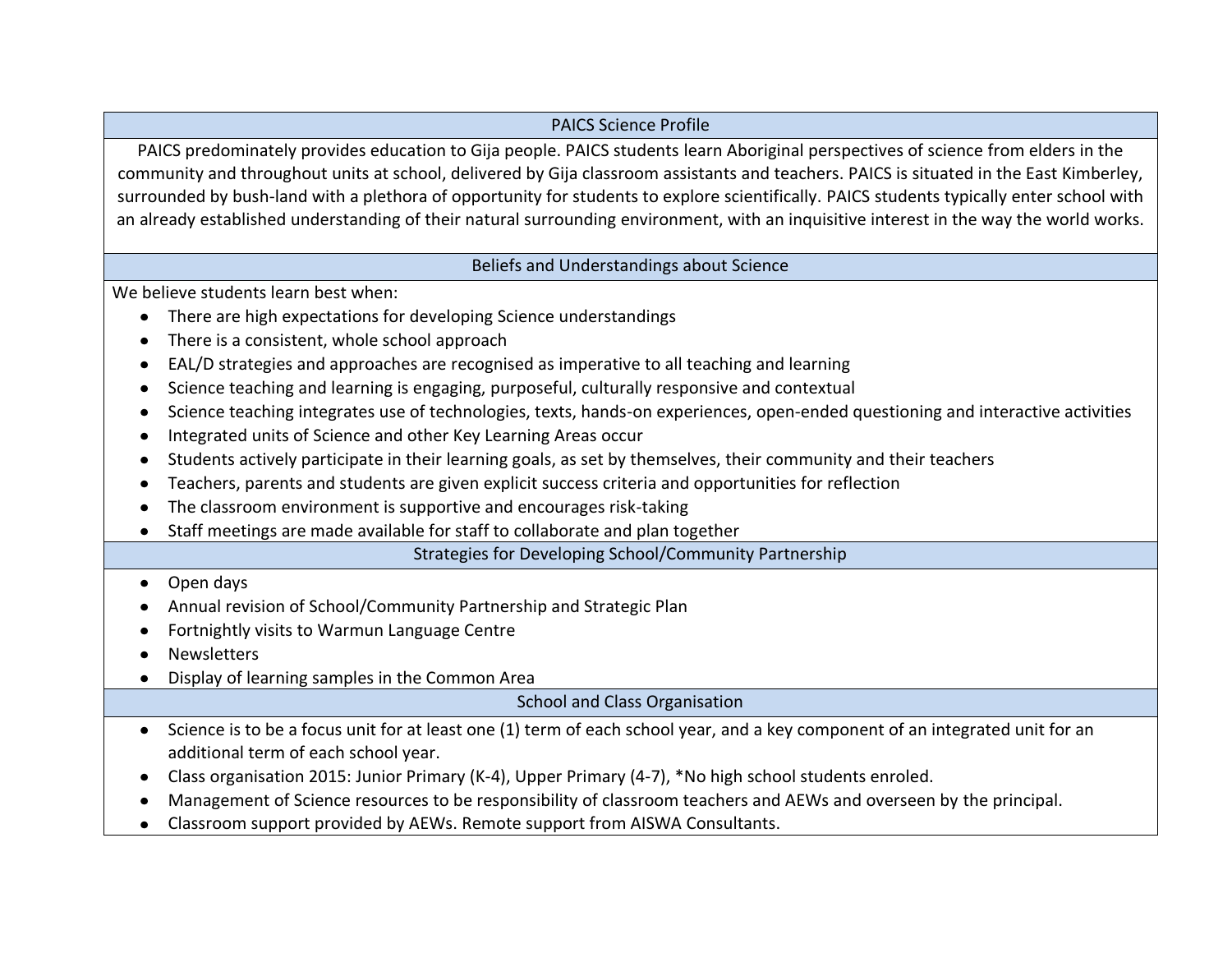At least one full-time AEW in each classroom to support all learning as directed by the teacher, priority support given to Junior Primary class.

## Leadership, Coordination and Professional Learning

- Science whole school plan to be lead and coordinated by teachers, in consultation with Principal.  $\bullet$
- The role of AEWs in supporting students' Science learning include:  $\bullet$ 
	- $\circ$  Teaching students, most usually in small groups, as determined by and in consultation with the classroom teachers
	- o Translating Kartiya English spoken by the teacher into Kriol for students to ensure maximum understanding
	- $\circ$  Being there for students if they are scared to speak up to non-Kriol speaking teachers
	- $\circ$  Share ideas with the teacher and contribute to Science unit/lesson planning
	- $\circ$  Help the teacher to monitor students' progress in Science by watching the students working and discussing observations with the teacher
	- $\circ$  Supporting students so they understand school way, in order to maximise the learning time in History and minimise disruptions

Agreed Whole School Approaches to Science Teaching

## PLANNING

Teachers must plan a minimum of 1 hour per week (10 hrs per term) of Science learning (integrated) for at least 2 terms throughout the school year.

Teachers must include the following planning content in their term planning submissions.

- Links to Australian Curriculum Outcomes
- Yearly Outline of curriculum intentions
- Weekly Overviews
- Assessment Schedule and Tasks
- Contextual Statement with information specific to class cohort